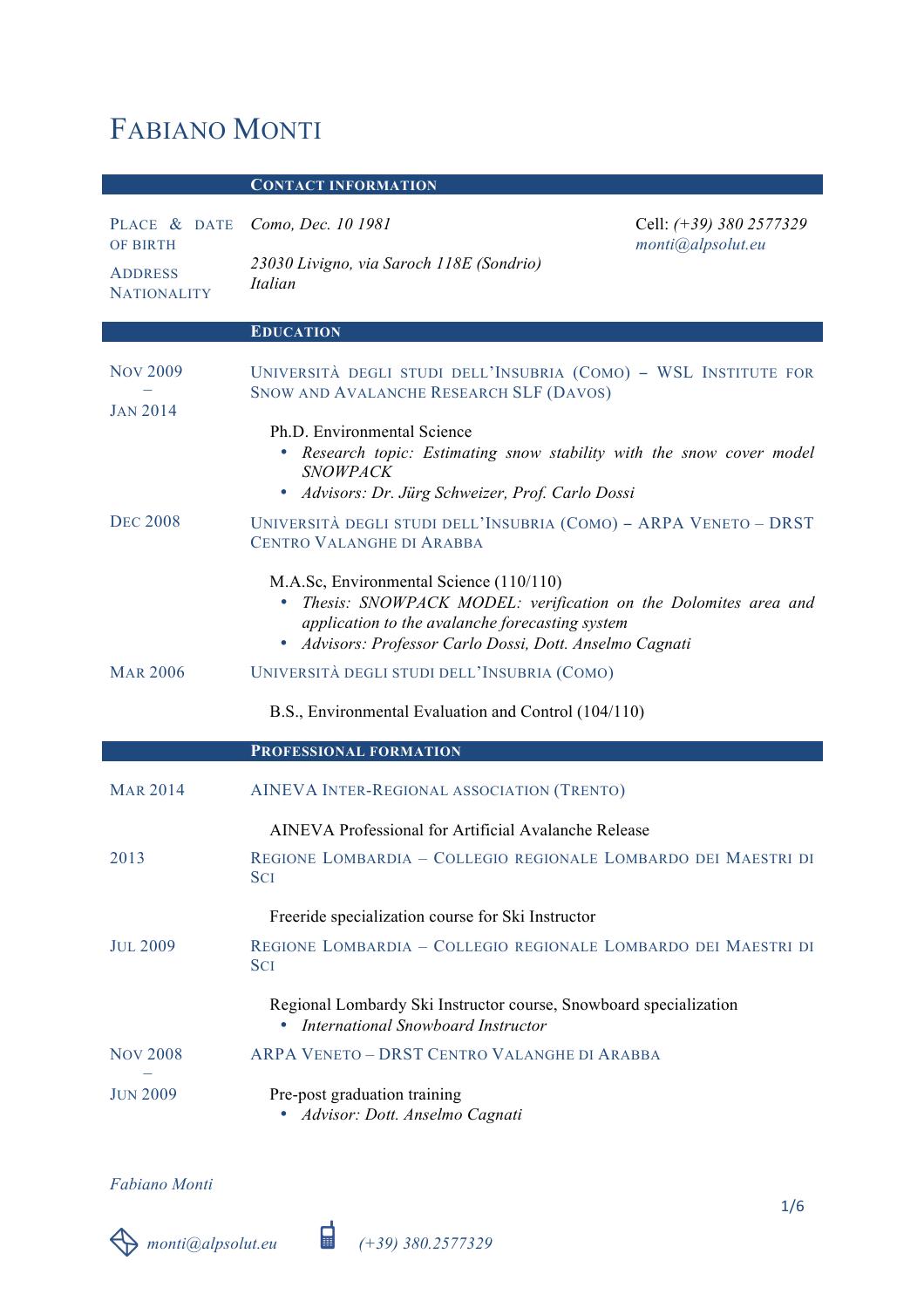# JAN 2008 AINEVA INTER-REGIONAL ASSOCIATION (TRENTO)

AINEVA Snow-Weather Observer

|                                    | <b>RESEARCH EXPERIENCE</b>                                                                                                                                                                                                                                                                                                                                                                                                                                                                                                                      |
|------------------------------------|-------------------------------------------------------------------------------------------------------------------------------------------------------------------------------------------------------------------------------------------------------------------------------------------------------------------------------------------------------------------------------------------------------------------------------------------------------------------------------------------------------------------------------------------------|
| <b>DEC 2007</b><br><b>JAN 2014</b> | ARPA VENETO - DRST CENTRO VALANGHE DI ARABBA - WSL INSTITUTE<br>FOR SNOW AND AVALANCHE RESEARCH SLF (DAVOS)                                                                                                                                                                                                                                                                                                                                                                                                                                     |
|                                    | Doctoral and Master Research<br>Conducted winter field work over five seasons in collaboration with<br>avalanche technicians and snow cover scientists<br>• Implemented a new parameterization to simulate snow hardness in the<br>snow cover model SNOWPACK<br>• Developed a new method for visualizing snow stability profiles actually<br>implemented in the snow profile viewer YETI NIK (software used by the<br>Italian avalanche centres)<br>• Verification of the snow cover model SNOWPACK simulations<br>• Snow stratigraphy analysis |
| <b>NOV 2012</b>                    | XXVIII^ ANTARCTIC EXPEDITION 2011-2012. DOMEX-3: IFAC-CNR AND                                                                                                                                                                                                                                                                                                                                                                                                                                                                                   |
| <b>DEC 2012</b>                    | ESA PROJECT (DOME-C, ANTARCTICA)                                                                                                                                                                                                                                                                                                                                                                                                                                                                                                                |
|                                    | Researcher<br>Assembled and installed a radomex radiometer<br>Performed snow cover measurements in order to characterize the<br>Antarctica snow cover and to interpret the snow microwave data                                                                                                                                                                                                                                                                                                                                                  |
|                                    |                                                                                                                                                                                                                                                                                                                                                                                                                                                                                                                                                 |
|                                    | <b>REFERRED PUBLICATIONS</b>                                                                                                                                                                                                                                                                                                                                                                                                                                                                                                                    |
| 2014                               | MONTI, F., SCHWEIZER, J., & FIERZ, C Hardness estimation and weak layer<br>detection in simulated snow stratigraphy. Cold Regions Science and Technology,<br>$103(0)$ , 82-90.                                                                                                                                                                                                                                                                                                                                                                  |
| 2012                               | MONTI F., CAGNATI A., VALT M. AND SCHWEIZER J A new method for<br>visualizing snow stability profiles. Cold Regions Science Technology 78: 64-72.                                                                                                                                                                                                                                                                                                                                                                                               |
|                                    | <b>NON-REFERRED PUBLICATIONS</b>                                                                                                                                                                                                                                                                                                                                                                                                                                                                                                                |
| 2013                               | MONTI F., SCHWEIZER J A relative difference approach to detect potential weak<br>layers within a snow profile. Proceedings of the International Snow Science<br>Workshop, Grenoble, France, 7-11 October 2013.                                                                                                                                                                                                                                                                                                                                  |
| 2013                               | MONTI F., SCHWEIZER J Snow profile visualizations to highlight structural<br>instability conditions. Proceedings of the International Snow Science Workshop,<br>Grenoble, France, 7-11 October 2013.                                                                                                                                                                                                                                                                                                                                            |
| 2013                               | CHIAMBRETTI I., MONTI F., VALT M Comparison of structural instability<br>indices (Lemons), ECT and RB results. Proceedings of the International Snow<br>Science Workshop, Grenoble, France, 7-11 October 2013.                                                                                                                                                                                                                                                                                                                                  |

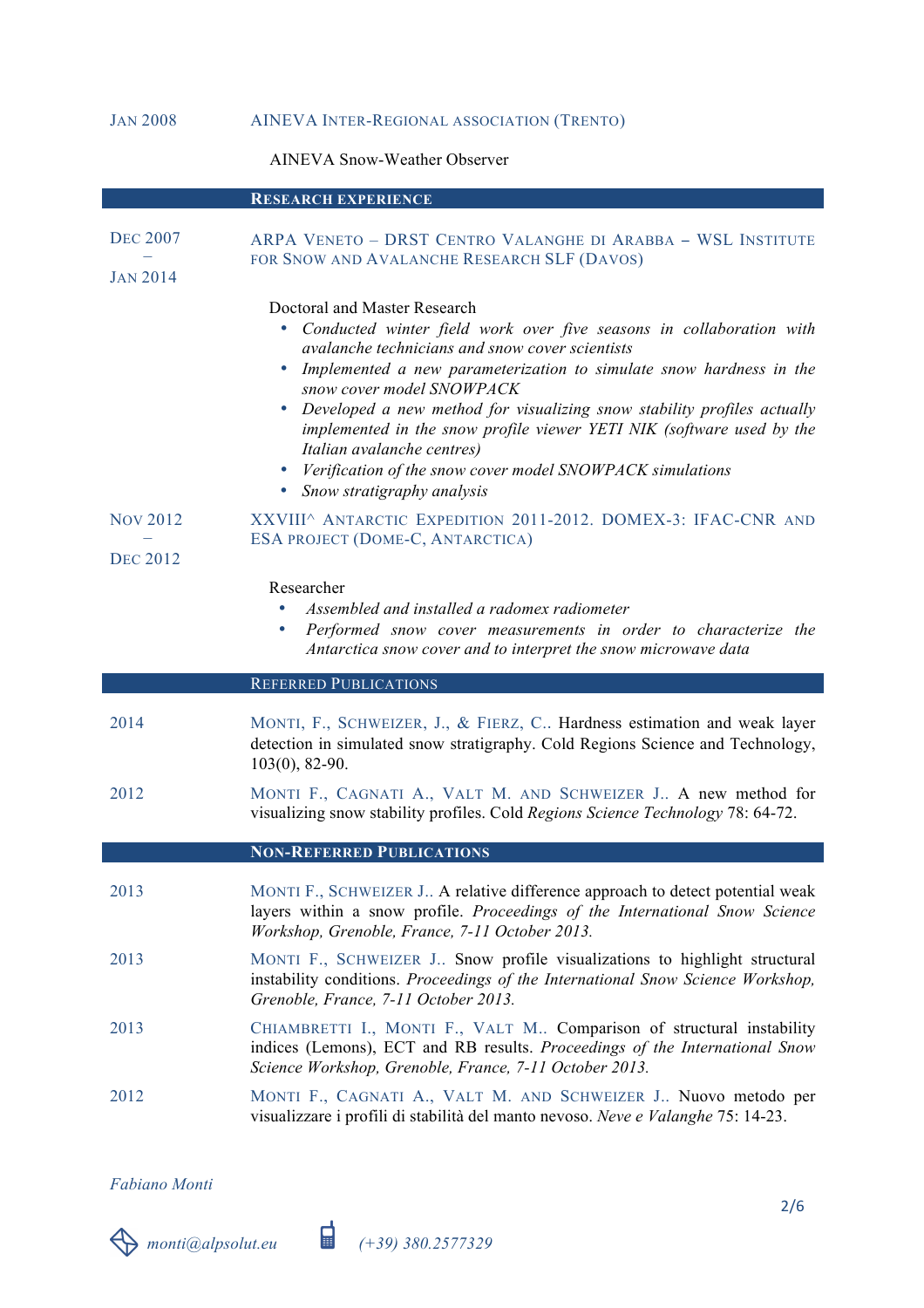| 2009 | MONTI F., CAGNATI A., FIERZ C., LEHNING M., VALT M. AND POZZI A<br>Validation of the SNOWPACK model in Dolomites. Proceedings of the 2009<br>International Snow Science Workshop, Davos, Switzerland, 27 September $-2$                            |
|------|----------------------------------------------------------------------------------------------------------------------------------------------------------------------------------------------------------------------------------------------------|
|      | <i>October. 2009:</i> 313-317.                                                                                                                                                                                                                     |
| 2009 | MONTI F., CAGNATI A. AND VALT M The 2008-2009 exceptional snowfalls in<br>$A_{\rm{tot}}$ Let $A_{\rm{tot}}$ $A_{\rm{tot}}$ $A_{\rm{tot}}$ $A_{\rm{tot}}$ $A_{\rm{tot}}$ is a sense of the state of $A_{\rm{tot}}$ . CMOWD A CIZ and $A_{\rm{tot}}$ |

the Italian Alps: threshold sum approach and analysis of the SNOWPACK model stability indices. *Proceedings of the 2009 International Snow Science Workshop, Davos, Switzerland, 27 September – 2 October, 2009: 318-312.*

#### **SELECTED ABSTRACTS – ORAL PRESENTATIONS**

- 2013 CHIAMBRETTI I., MONTI F., VALT M.. Comparison of structural instability indices (Lemons), ECT and RB results. *International Snow Science Workshop, Grenoble, France, 7-11 October 2013*
- 2013 MACELLONI G., BROGIONI M., PETTINATO S., MONTOMOLI; F., MONTI F., CASAL T.. L-BAND characterization of DME-C region using ground and satellites data. *IEEE International Geoscience and Remote Sensing Symposium, Melbourne, Australia, Sunday 21 - Friday 26 July 2013*
- 2013 MONTI F., GROOT ZWAAFTINK C. D., SCHNEEBELI M., FIERZ C., MACELLONI G., CAGNATI A.. Exploring the snow lateral variability within a 20m snow trench at Concordia Station, East Antarctica. *Davos Atmosphere and Cryosphere Assembly DACA-13, 8 - 12 July 2013, Davos, Switzerland.*
- 2012 MONTI F., SCHWEIZER J.. Weak layer detection in simulated snow stratigraphy. *International Snow Science Workshop, Anchorage, Alaska, 17-21 September 2012*
- 2012 MICHAEL LEHNING; SASCHA BELLAIRE; CHARLES G. FIERZ; FABIANO MONTI; MICHAEL SCHIRMER; JUERG SCHWEIZER. Assessing snow cover stability with simulated snow profiles*, Abstract C13G-02 presented at 2012 Fall Meeting, AGU, San Francisco, Calif., 3-7 Dec.*
- 2009 MONTI F., CAGNATI A. AND VALT M.. The 2008-2009 exceptional snowfalls in the Italian Alps: threshold sum approach and analysis of the SNOWPACK model stability indices. *International Snow Science Workshop, Davos, Switzerland, 27 September – 2 October, 2009.*

#### **SELECTED ABSTRACTS – POSTERS**

- 2014 MONTI F., STEINKOGLER W., MITTERER C., POZZI A.. An integrated approach for backcountry snow sports safety and avalanche risk management. *Forum'14 Alpinum, Darfo Boario Terme, Italy, September 17th - 20th 2014.*
- 2014 MONTI F., BELLAIRE S., MITTERER C., STEINKOGLER W., POZZI A.. Bringing avalanche forecasting into the 21st century: a combination of models and weather stations. *Forum'14 Alpinum, Darfo Boario Terme, Italy, September 17th - 20th 2014.*
- 2014 MONTI F., SCHWEIZER J., GAUME J., SCHWEIZER J.. Deriving snow stability information from simulated snow cover stratigraphy. *International Snow Science Workshop, Banff, Canada, September 7th - October 3rd 2014.*
- 2014 MONTI F., STEINKOGLER W., MITTERER C.. Livigno (Italy) Freeride Project. *International Snow Science Workshop, Banff, Canada, September 7th - October 3rd 2014.*

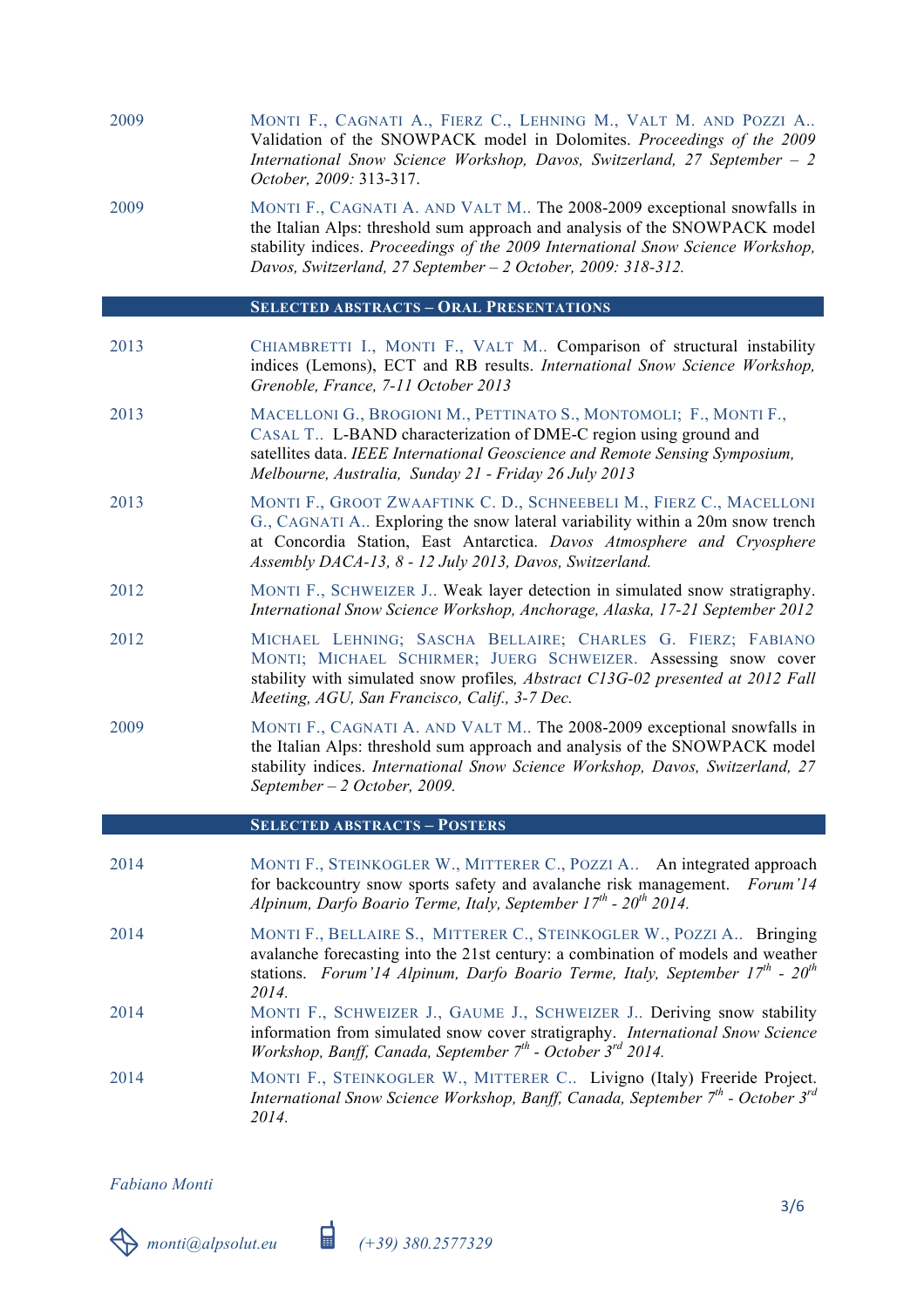- 2014 MONTI F., GAUME J., VA HERWIJNEN A., SCHWEIZER J.. A new approach to assess the skier additional stress within a multi-layered snowpack. *EGU2014. European Geosciences Union, Vienna, Austria, 27 April – 2 May 2014.*
- 2013 MONTI F., SCHWEIZER J.. A relative difference approach to detect potential weak layers within a snow profile. *Proceedings of the International Snow Science Workshop, Grenoble, France, 7-11 October 2013.*
- 2013 MONTI F., SCHWEIZER J.. Snow profile visualizations to highlight structural instability conditions. *Proceedings of the International Snow Science Workshop, Grenoble, France, 7-11 October 2013.*
- 2013 MONTI F., SCHWEIZER J.. Weak snow layer detection based on relative differences in snow properties between layers. *EGU2013. European Geosciences Union, Vienna, Austria, 7-12 April 2013.*
- 2013 MONTI F., SCHWEIZER J.. A relative differences approach to detect weak layers in simulated snow profiles. *Davos Atmosphere and Cryosphere Assembly DACA-13, 8 - 12 July 2013, Davos, Switzerland*
- 2012 MONTI F., SCHWEIZER J.. Deriving snow hardness from density and its application to the 1-D snow cover model SNOWPACK. *EGU2012. European Geosciences Union, Vienna, Austria, 22-27 April 2012.*
- 2012 VALT M., MONTI F., CIANFARRA P. AND MORO D.. Physical properties of snow cover in Alps: insight from the Davos area (Switzerland) and Veneto-Friuli Venezia Giulia regions (Italy). *EGU2012. European Geosciences Union, Vienna, Austria, 22-27 April 2012.*
- 2011 MONTI F., SCHWEIZER J.. Stability information supplied by the snow cover model SNOWPACK. *9th Swiss Geoscience Meeting, Zurich 2011.*
- 2009 MONTI F., CAGNATI A., FIERZ C., LEHNING M., VALT M. AND POZZI A.. Validation of the SNOWPACK model in Dolomites. *International Snow Science Workshop, Davos, Switzerland, 27 September – 2 October, 2009.*

#### **TEACHING EXPERIENCES**

2013 − 2014 REGIONE LOMBARDIA – COLLEGIO REGIONALE LOMBARDO DEI MAESTRI DI **SCI** 

#### Lecturer

- *Freeride course: nivology, snow stability, risk mitigation, avalanche bulletin*
- *Ski Instructor courses: nivology, snow stability, risk mitigation, avalanche bulletin, alpine meteorology*
- 2009 − 2014 UNIVERSITÀ DEGLI STUDI DELL'INSUBRIA (COMO)

#### Organizer and lecturer

• *Course on security in the winter mountain environment: basic snow science and security issues*

## $2013 - 2014$  SNOWSPORTS ACADEMY SAN MARINO S r1

#### Lecturer and ski instructor

• *Ski Instructor course: nivology, snow stability, risk mitigation, avalanche bulletin*

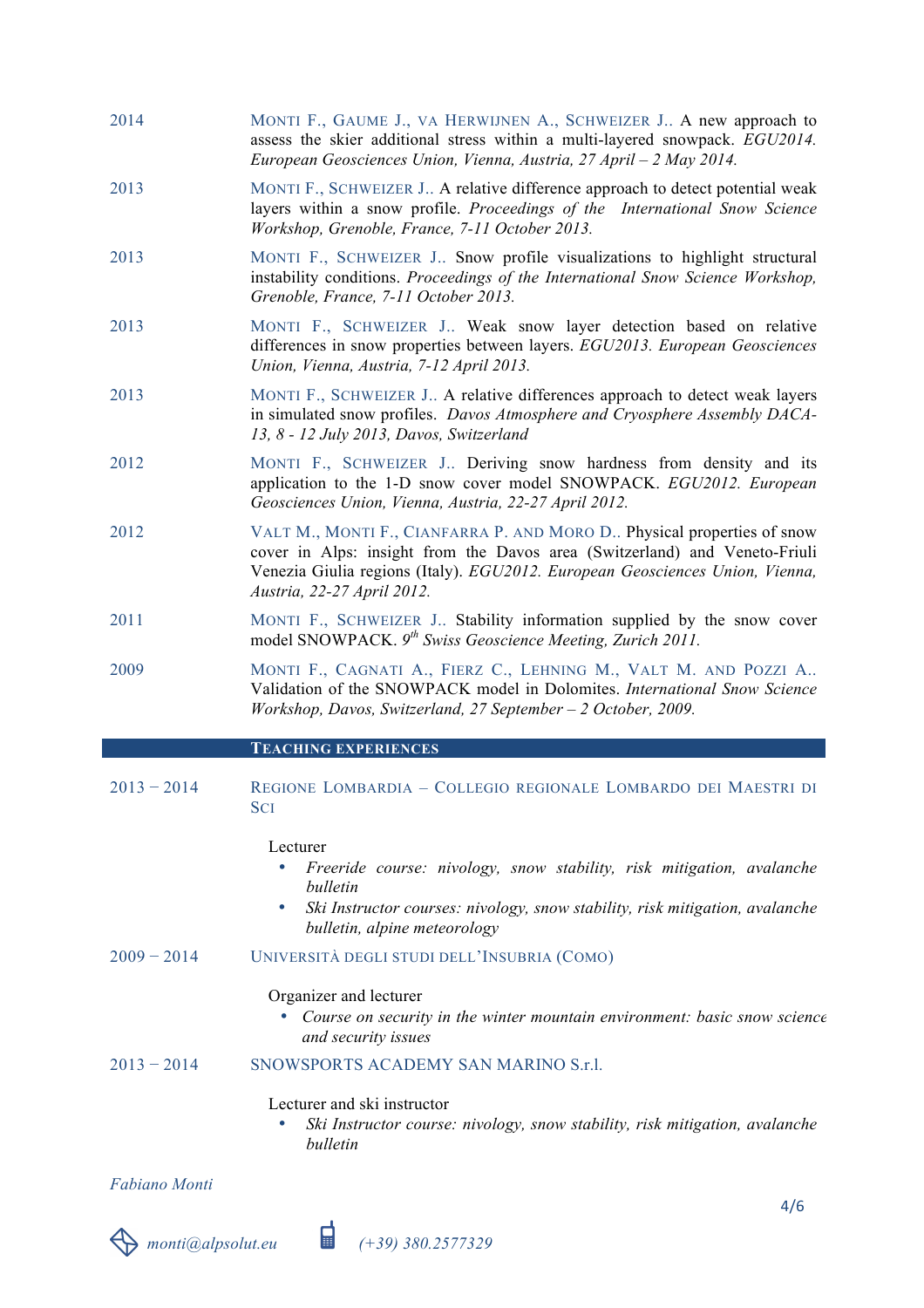| $2009 - 2014$   | AINEVA INTER-REGIONAL ASSOCIATION (TRENTO)                                                                                                                                                                                              |
|-----------------|-----------------------------------------------------------------------------------------------------------------------------------------------------------------------------------------------------------------------------------------|
| 2013            | Lecturer at courses<br>Training for weather / snow observers (2A course)<br>$\bullet$<br>Training for director of operations / safety officers (2C-D course)<br>Refresher course for avalanche forecasters<br><b>CNR-IFAC (FIRENZE)</b> |
|                 | Lecturer<br>Nivology course: the snow cover model SNOWPACK<br>$\bullet$<br>Nivology course: the snow cover thermal exchanges                                                                                                            |
| $2010 - 2013$   | ARPA VENETO - DRST CENTRO VALANGHE DI ARABBA                                                                                                                                                                                            |
|                 | Lecturer at courses<br>San Marino Republic Ski Instructor courses<br>Regione Veneto Ski Instructor courses                                                                                                                              |
| $2010 - 2013$   | WSL INSTITUTE FOR SNOW AND AVALANCHE RESEARCH SLF (DAVOS)                                                                                                                                                                               |
|                 | Lecturer at courses<br>IFKIS course: training for snow observers of the Swiss national avalanche<br>۰<br>service                                                                                                                        |
|                 | PROFESSIONAL EXPERIENCES                                                                                                                                                                                                                |
| <b>DEC 2013</b> | ALPSOLUT S.R.L. (SONDRIO)                                                                                                                                                                                                               |
| <b>PRESENT</b>  | Charter member and president                                                                                                                                                                                                            |
| <b>DEC 2009</b> | SNOW & CO SNOWBOARD SCHOOL (LECCO)                                                                                                                                                                                                      |
| <b>PRESENT</b>  | Charter member and snowboard instructor                                                                                                                                                                                                 |
| <b>MAR 2010</b> | UNIVERSITÀ DEGLI STUDI DELL'INSUBRIA (COMO)                                                                                                                                                                                             |
| <b>JUL 2010</b> | Sampling campaign in mountain terrain                                                                                                                                                                                                   |
| <b>OCT 2004</b> | SAFARI SERVICE S.R.L (LECCO)                                                                                                                                                                                                            |
| <b>APR 2007</b> | Partner in managing three mountain huts, among which a hotel, in the ski resort<br>Piani di Bobbio-Valtorta (Lecco)                                                                                                                     |